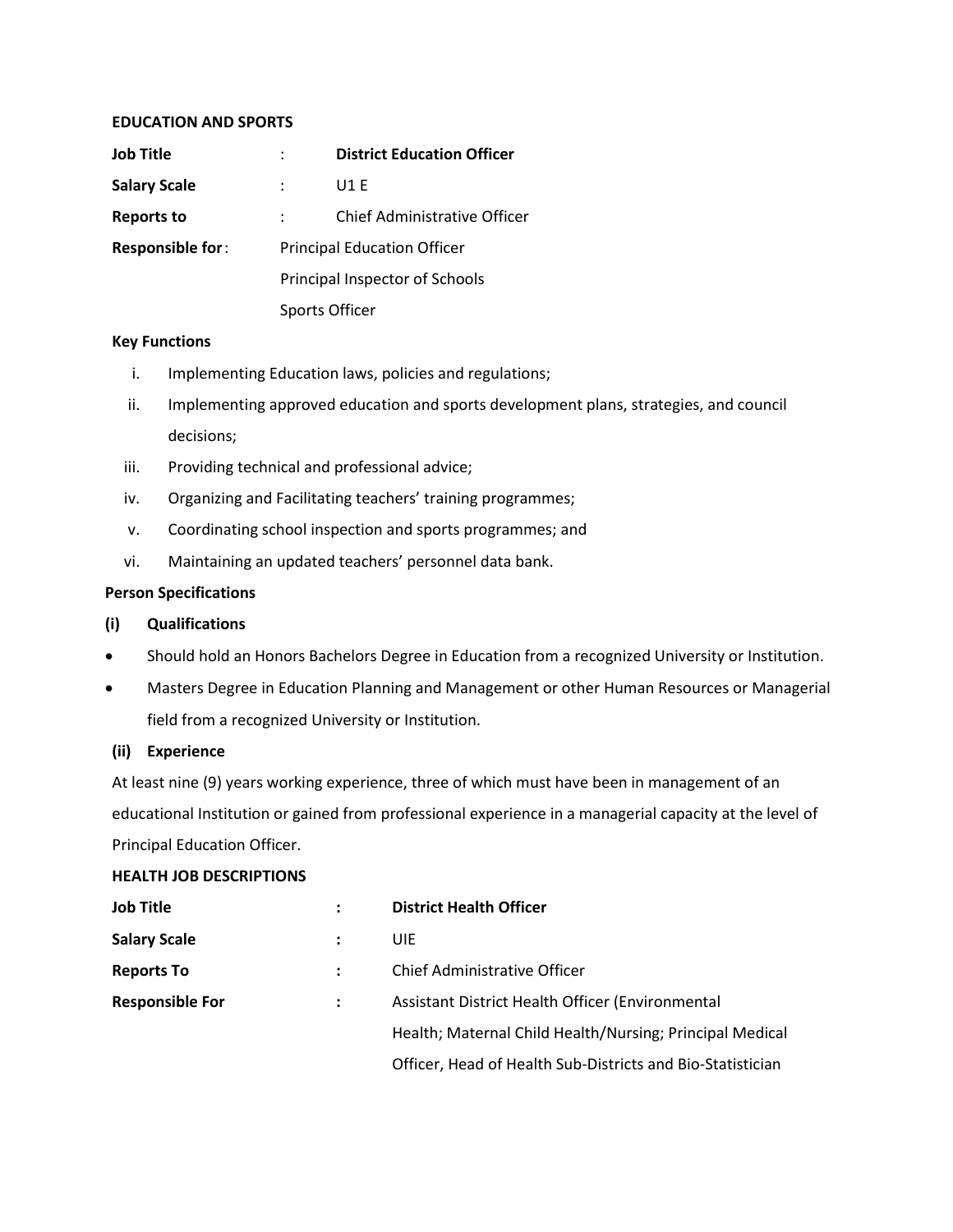## **Key Functions**

- Planning and budgeting for health service delivery and infrastructure in the District;
- Mobilizing resources for health service delivery and infrastructure in the District;
- Monitoring and evaluating the delivery of health services in the district;
- Procuring medical supplies and equipment;
- Providing technical guidance and support supervision to Health Centres;
- Managing and accounting for financial, medical supplies and other resources allocated to the Districts;
- Coordinating the maintenance of Health equipment and facilities;
- Interpreting National Health Policy and integrating it into District Health Plans;
- Managing the implementation of the Uganda National Minimum Health Care Package (UNMHCP);
- **•** Tendering advice on health related issues to the District Councils and other stakeholders;
- Carrying out monitoring and evaluation of health programs in the District;
- Coordinating sensitization programs about PHC in the Communities;
- Carrying out Human Resource management functions like identifying manpower needs, training, mentoring, coaching, promotions, leave, deployment and periodic assessment of health staff
- Managing health research;
- Supporting maintenance of the Health Management Information System in the District;
- Liaising with Ministry of Health and other stakeholders in enforcing adherence to National Health Service Delivery Standards;
- Enforcing the Professional and Service Codes of Conduct and Ethics; and
- **•** Preparing and submitting Periodic Reports.

# **Person Specifications:**

# **(i) Qualifications:**

 $\overline{\phantom{a}}$ 

- An MB.Ch.B or BDS or equivalent degree from a recognized University.
- $\bullet$  Masters Degree in Public Health, or its equivalent<sup>1</sup> from a recognized Institution.
- Must be registered and licensed with relevant council.
- PGD in PAM is an added advantage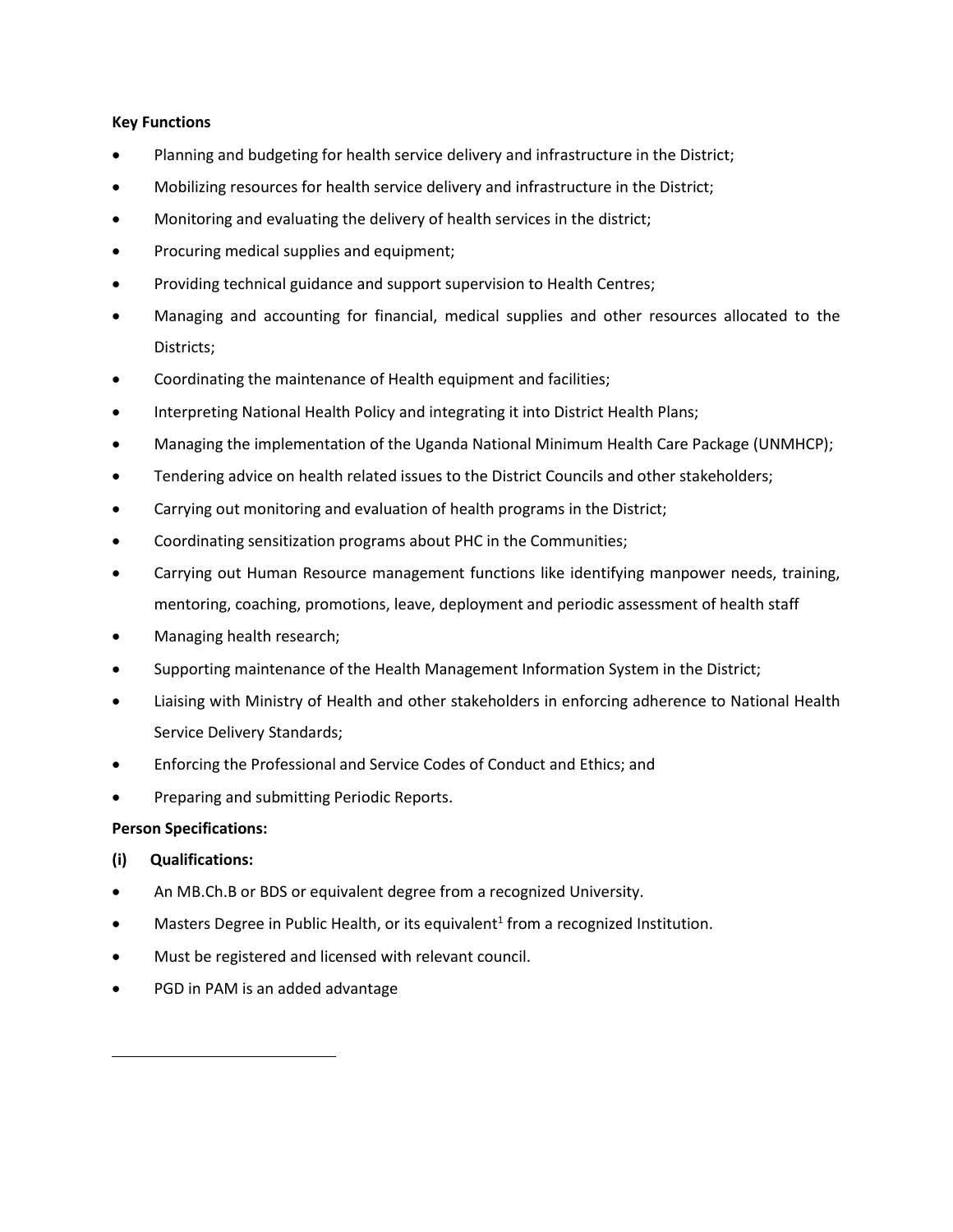# **(ii) Experience:**

At least nine (9) years working experience in Clinical Practice three (3) of which **at Senior Health Service** management level

| <b>Job Title</b>       | <b>Assistant District Health Officer (Maternal</b> |
|------------------------|----------------------------------------------------|
|                        | <b>Child Health/Nursing)</b>                       |
| <b>Salary Scale</b>    | U <sub>2</sub>                                     |
| <b>Reports To</b>      | District Health Officer                            |
| <b>Responsible For</b> | Principal Nursing Officer, Senior Nursing Officer  |
|                        | (HC IV), Cold Chain Technician                     |

# **Key Functions**

- Planning and budgeting for Maternal Child Health and nursing services in the district;
- Implementing Maternal Child Health Policy, Plans and Programs;
- Coordinating the delivery of quality MCH and Nursing Services in the District;
- Coordinating operational research on MCH and nursing services in the district;
- Supervising and appraising staff under her jurisdiction;
- Updating Health information management systems;
- Monitoring and evaluating of MCH and nursing services in the district;
- Advising and reporting on MCH and Nursing activities;
- Enforcing adherence to the Professional Code of Conduct and Ethics to staff under his/her jurisdiction;
- Providing technical and integrated support supervision to Health Centers;
- Developing & implementing Primary Health Care Programmes, Maternal Child Health & Nursing Plans;
- Managing sensitization programmes on PHC in communities; and
- Managing PHC programmes in the community.

# **Person Specifications:**

- **(i) Qualifications:**
- A Bachelor's degree in Nursing or Bachelor's of Public Health Nursing from a recognized institution with Post Graduate Diploma in Health Services Management or related Management qualifications from a recognized Institution or; Double Trained Nursing with a Masters Degree in Public Health or equivalent Health Management Qualification.
- Must be registered with Uganda Nurses and Midwives Council.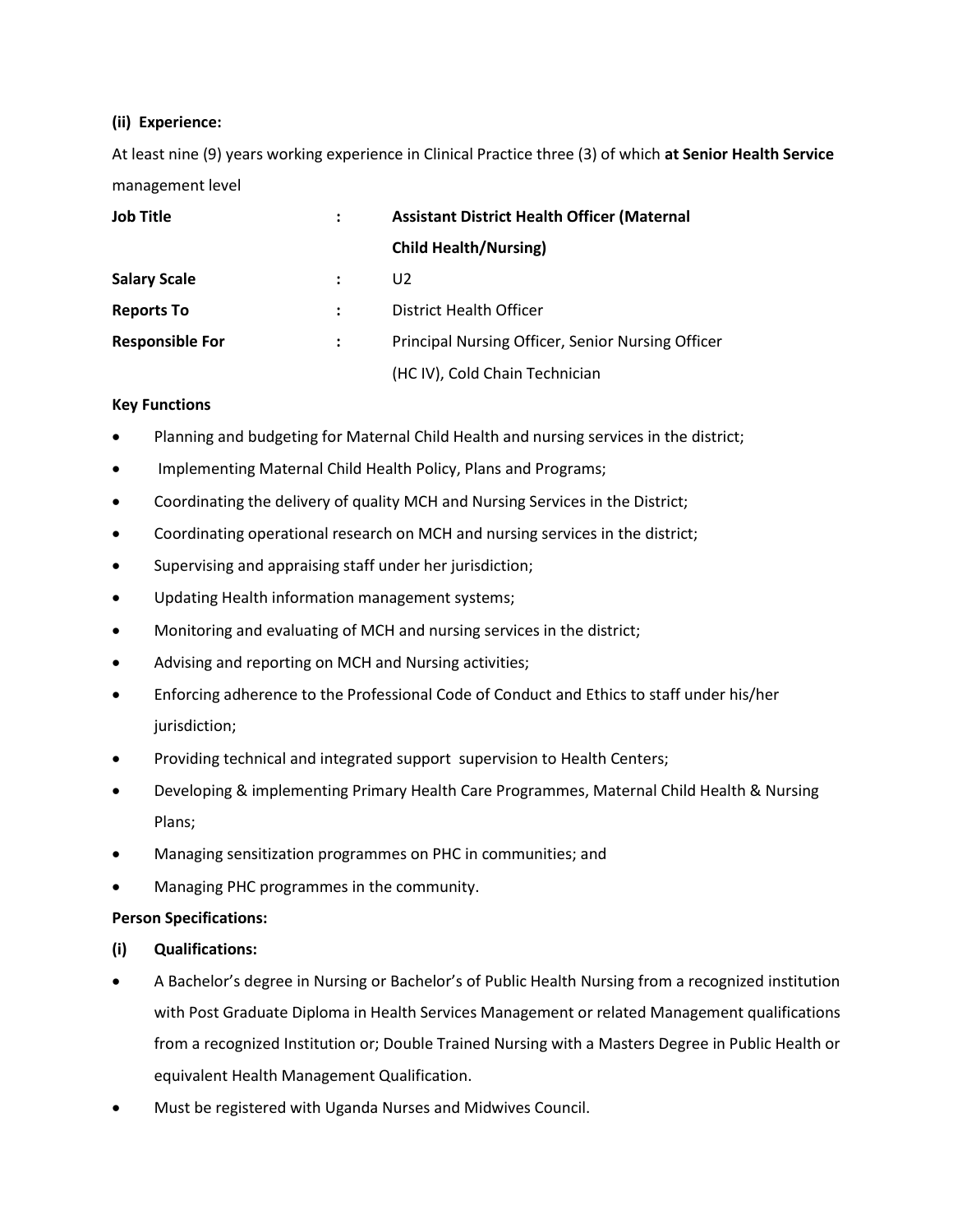- Masters Degree in Nursing, Public Health or Public Administration and Management is an added advantage.
- **(ii) Experience**
- At least six (6) years working experience in Nursing Practice three (3 )of which should have been in a Senior Health Service management position.

| <b>Job Title</b>       | <b>Dispenser (Health Centre IV)</b> |
|------------------------|-------------------------------------|
| <b>Salary Scale</b>    | U5.                                 |
| <b>Reports To</b>      | <b>Senior Medical Officer</b>       |
| <b>Responsible For</b> | <b>None</b>                         |

## **Key Functions**

- 1. Planning for dispensing activities in the Health Centre;
- 2. Dispensing and Registering all medicines given to patients;
- 3. Advising patients and attendants on proper use and storage of medicines;
- 4. Advising Clinicians and other Health Professionals on prescriptions;
- 5. Making requisitions for medicines from stores;
- 6. Reporting expired and damaged medicines; and
- 7. Compiling and submitting reports.

### **Person Specifications:**

- **Qualifications:**
- i. Must have a Diploma in Pharmacy or its equivalent from a recognized Institution.

**ii.** Must be registered and licensed with the Allied Health Professionals Council

| <b>Job Title</b>       | <b>Anaesthetic Officer</b>    |
|------------------------|-------------------------------|
| <b>Salary Scale</b>    | U5.                           |
| <b>Reports To</b>      | <b>Senior Medical Officer</b> |
| <b>Responsible For</b> | Anaesthetic Assistant         |

- 1. Planning and budgeting for Anaesthetic activities in the hospital;
- 2. Preparing patients for anesthesia and administering it;
- 3. Providing pre and post-operative care to patient;
- 4. Providing resuscitation services in case of emergency and disaster situations
- 5. Maintaining anesthetic operational equipment and ensuring their functionality;
- 6. Requisitioning and accounting for anesthetic materials and sundries;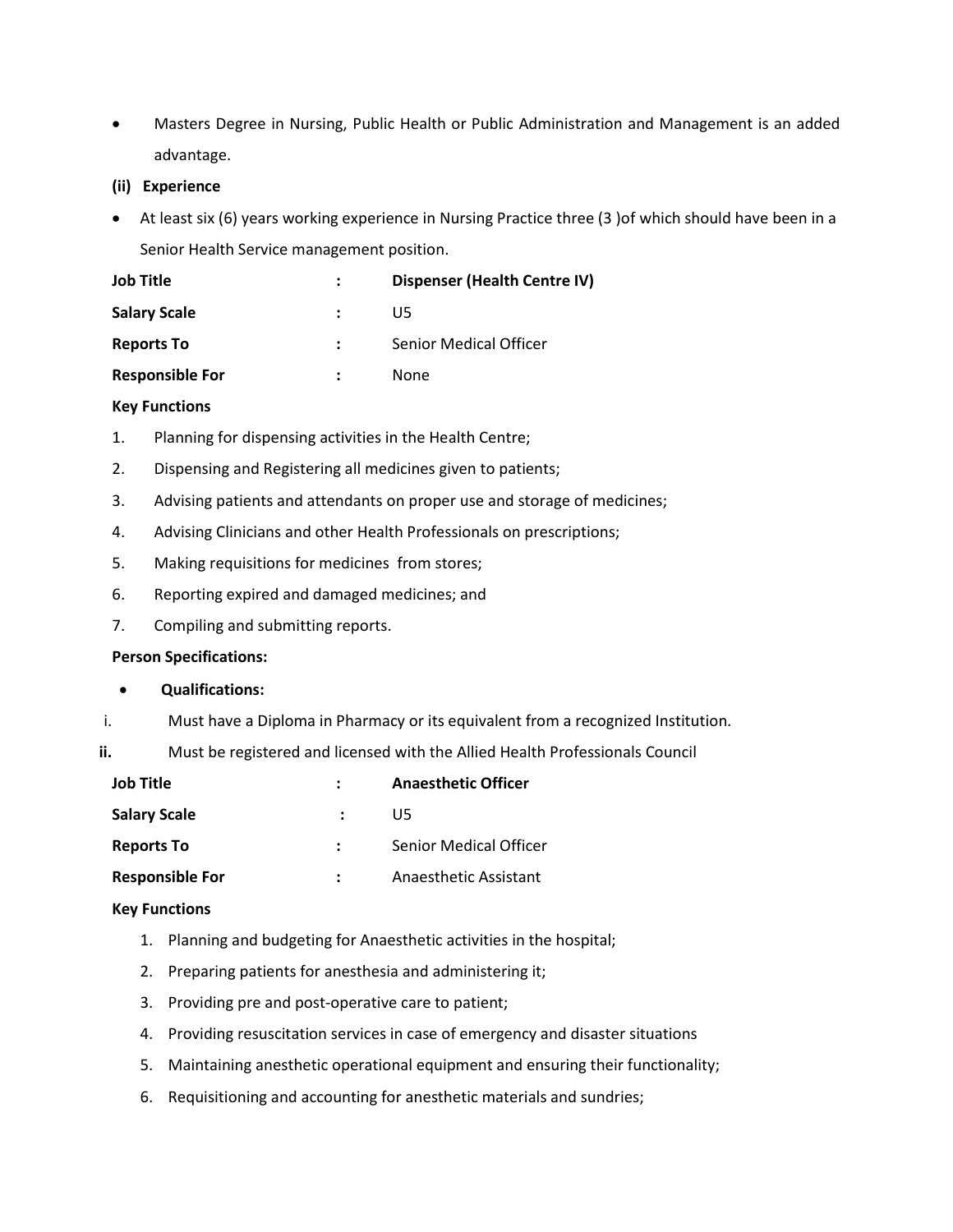- 7. Supervising and appraising staff;
- 8. Adhering to professional and service code of conduct and ethics;
- 9. Supporting research activities ; and
- 10. Compiling and submitting reports to relevant authorities.

# **Person Specifications:**

- **(i) Qualifications:**
- Must have a Diploma in Clinical Medicine, Nursing or Midwifery with a Diploma in Anesthesia from a recognized Institution.
- Must be registered with the Allied Health Professionals Council.

| <b>Job Title</b>       | <b>Anaesthetic Assistant</b> |
|------------------------|------------------------------|
| <b>Salary Scale</b>    | U6                           |
| <b>Reports To</b>      | Anaesthetic Officer          |
| <b>Responsible For</b> | Anaesthetic Attendant        |

# **Key Functions**

- 1. Preparing patients for anesthesia;
- 2. Providing pre and post-operative care to patient;
- 3. Providing first aid services in case of emergency and disaster situations;
- 4. Maintaining anesthetic equipment; and
- 5. Adhering to professional and ethical code of conduct and ethics.

# **Person Specifications:**

- **(i) Qualifications:**
- Must have a Certificate in Anesthesia from a recognized Institution.
- Must be registered with the Allied Health Professionals Council.

| <b>Job Title</b>       | <b>Enrolled Psychiatric Nurse</b>    |
|------------------------|--------------------------------------|
| <b>Salary Scale</b>    | U7                                   |
| <b>Reports To</b>      | Nursing Officer (Psychiatry)         |
| <b>Responsible For</b> | Nursing Assistants and Support Staff |

- 1. Receiving patients, registering admission and discharge;
- 2. Providing psychiatric nursing care services to patients;
- 3. Participating in bedside nursing procedures as a member of the caring team;
- 4. Participating in Doctors/Clinical Psychiatric Officers Ward rounds;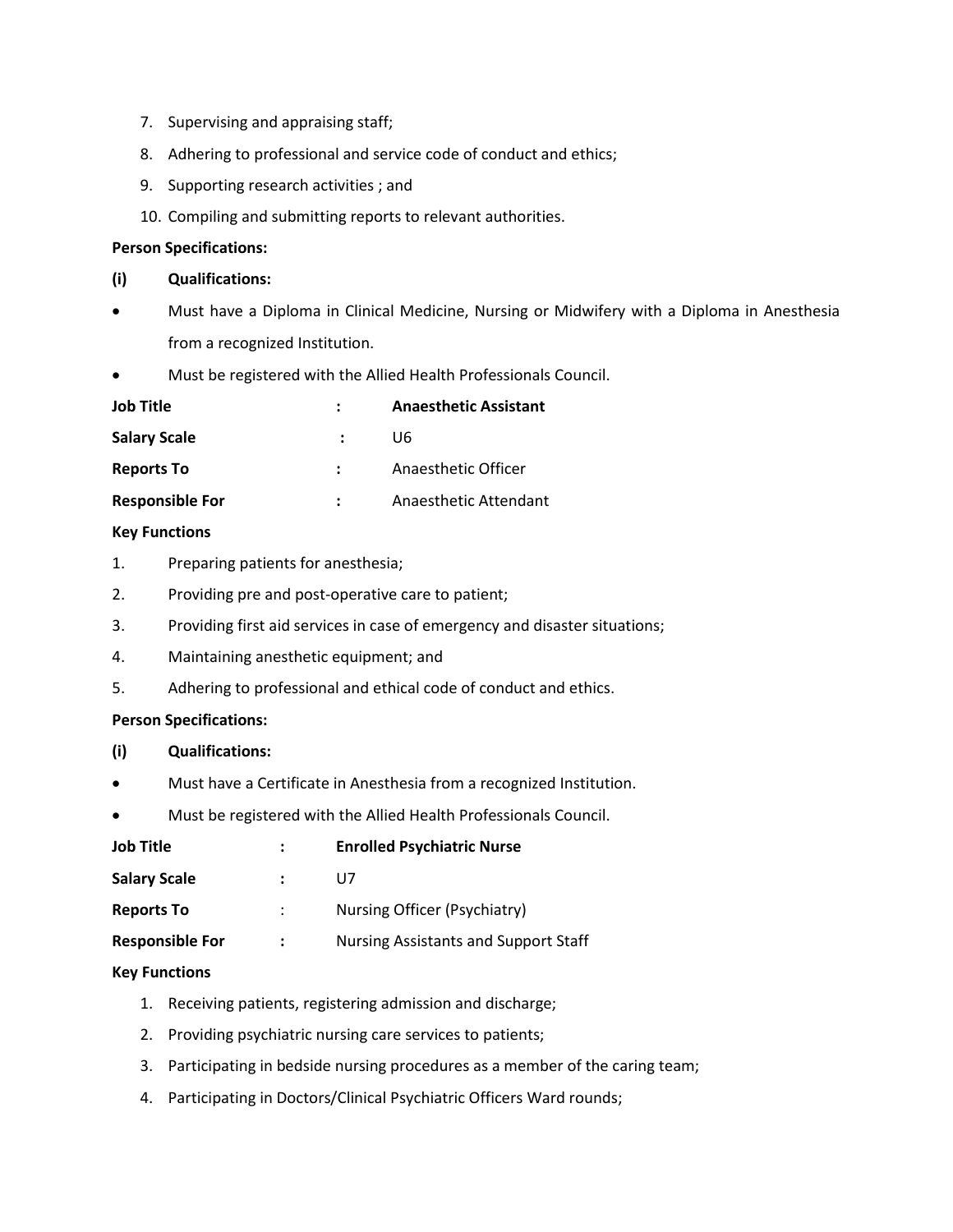- 5. Observing, recording and compiling daily psychiatric nursing care service performance reports for submission to relevant authorities;
- 6. Maintaining a clean and healthy environment for the patients and other stakeholders;
- 7. Preparing patients for meals and participate in serving them;
- 8. Carrying out health education to patients and their attendants; and
- 9. Ensuring maximum protection of patients, attendants and staff.

## **Person Specifications:**

- **i) Qualifications:**
- Must have a Certificate in Psychiatry Nursing from a recognized Institution.
- Must be registered and licensed with the Nurses and Midwives Council.

| Job Title           | Askari                |
|---------------------|-----------------------|
| <b>Salary Scale</b> | l 18                  |
| Reports to          | Office Superintendent |

## **Key Functions**

- i. Checking and properly locking premises at the close of the day;
- ii. Apprehending and questioning suspects for proper identification;
- iii. Directing visitors to the reception for more information;
- iv. Reporting theft cases and preparing reports to the authorities;
- v. Patrolling premises to ensure maximum security;
- vi. Maintaining security of government vehicles; and
- vii. Keeping security at important entry points.

### **Person Specifications**

- **(i) Qualifications**
- O' Level Certificate with a training in Security.

| <b>Job Title</b>       | <b>Law Enforcement Assistant</b>  |
|------------------------|-----------------------------------|
| <b>Salary Scale</b>    | U8                                |
| <b>Reports To</b>      | Assistant Law Enforcement Officer |
| <b>Responsible For</b> | None                              |
|                        |                                   |

# **Person Specifications:**

# **(i) Qualifications:**

o "O" Level Education plus a Diploma in Law with formal training in policing and Criminal Investigation activities from a recognized institution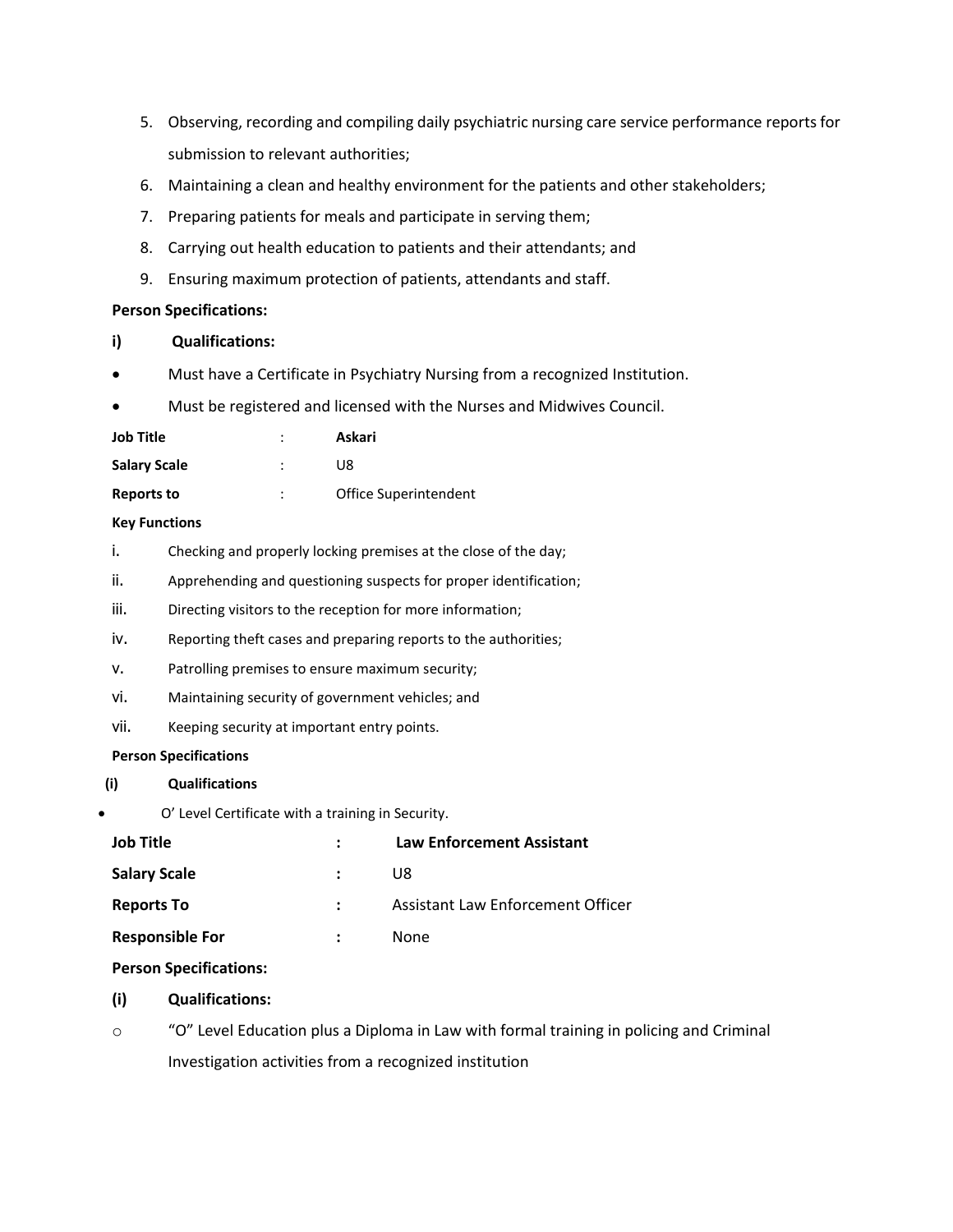| <b>Job Title</b>       |                   | <b>Enrolled Psychiatric Nurse</b>           |
|------------------------|-------------------|---------------------------------------------|
| <b>Salary Scale</b>    |                   | U7                                          |
| <b>Reports To</b>      |                   | Nursing Officer (Psychiatry)                |
| <b>Responsible For</b> | $\sim$ 100 $\sim$ | <b>Nursing Assistants and Support Staff</b> |

# **Key Functions**

- 10. Receiving patients, registering admission and discharge;
- 11. Providing psychiatric nursing care services to patients;
- 12. Participating in bedside nursing procedures as a member of the caring team;
- 13. Participating in Doctors/Clinical Psychiatric Officers Ward rounds;
- 14. Observing, recording and compiling daily psychiatric nursing care service performance reports for submission to relevant authorities;
- 15. Maintaining a clean and healthy environment for the patients and other stakeholders;
- 16. Preparing patients for meals and participate in serving them;
- 17. Carrying out health education to patients and their attendants; and
- 18. Ensuring maximum protection of patients, attendants and staff.

### **Person Specifications:**

- **i) Qualifications:**
- Must have a Certificate in Psychiatry Nursing from a recognized Institution.
- Must be registered and licensed with the Nurses and Midwives Council.

| Job Title           | <b>Physical Planner</b>                    |
|---------------------|--------------------------------------------|
| <b>Salary Scale</b> | l J4                                       |
| <b>Reports To</b>   | Senior Land Management Officer/ Town Clerk |

# **Responsible For**

- i. Planning towns and trading centres in the District;
- ii. Guiding developers in processing proper building plans;
- iii. Enforcing the Town and County Planning Act, 1964; and other relevant laws;
- iv. Drawing the structural land use layout;
- v. Drawing site plans for plot (building) developments and processing their approval;
- vi. Demarcating plots in towns/ trading centres;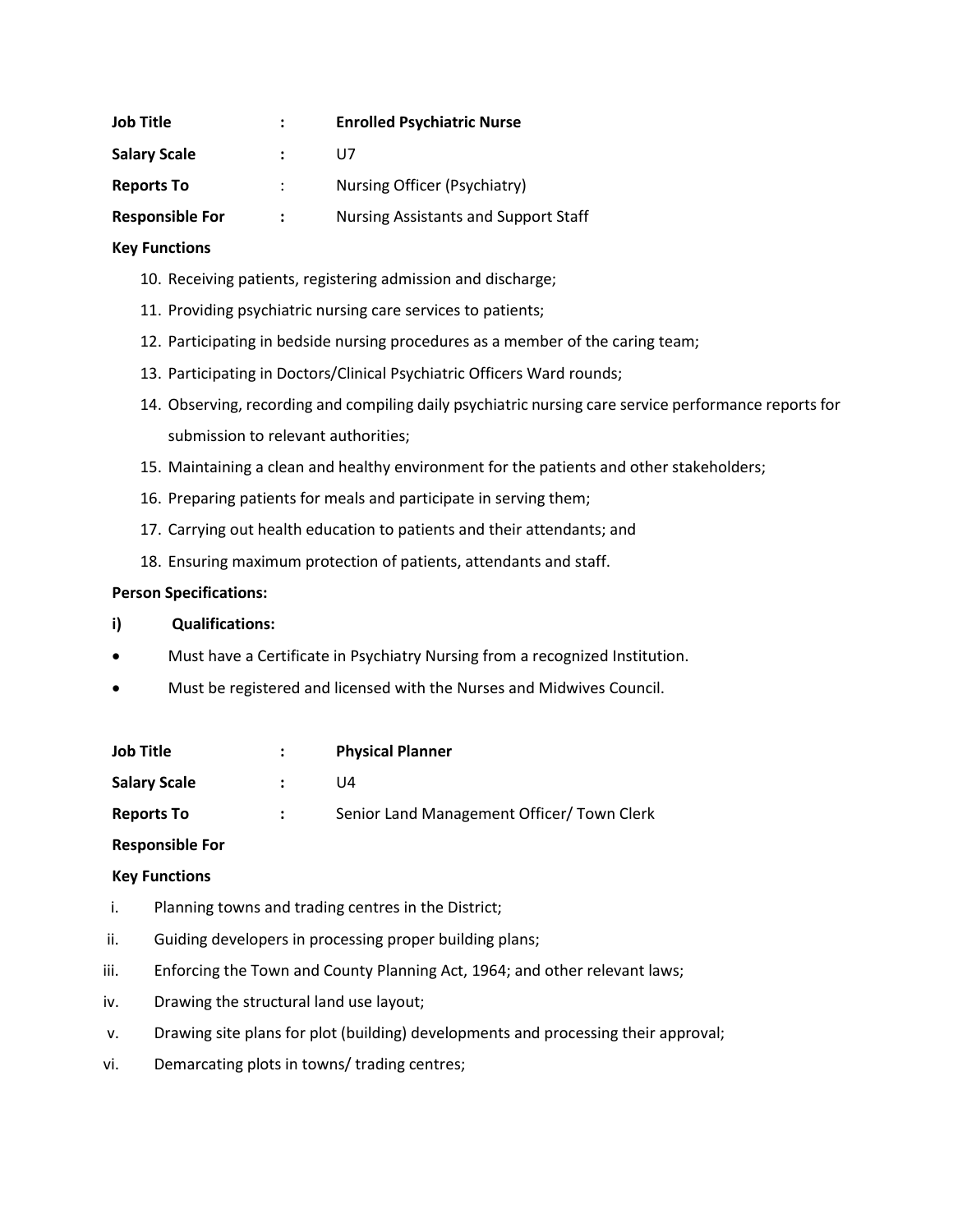- vii. Inspecting structures/ buildings in town/ trading centres to ensure compliance with the land use plan;
- viii. Maintaining the District planning information, equipment and records; and

## **Person Specifications:**

## **i) Qualifications:**

- An Honors Bachelors Degree in either Physical Planning; Regional Planning; Urban Planning or any other relevant qualification from a recognized training Institution.
- Knowledge of computer software application packages specially Geographical Information Systems (G.I.S.) and Automated Computer Aided Design(AUTOCAD)

| <b>Job Title</b>       |                | <b>Assistant Engineering Officer (Civil)</b> |
|------------------------|----------------|----------------------------------------------|
| <b>Salary Scale</b>    |                | U5.                                          |
| Reports to             | $\ddot{\cdot}$ | Senior Assistant Engineering Officer (Water) |
| <b>Responsible for</b> | ፡              |                                              |
|                        |                |                                              |

# **Key Functions**

- i. Preparing work plans and budgets;
- ii. Supervising water and sanitation facilities;
- iii. Sensitizing and supporting communities ; and
- iv. Collecting data on the status of water and sanitation.

### **Person Specifications:**

- **(i) Qualifications:**
- Should hold a Higher Diploma in Civil Engineering from a recognized institution;

# **AUDIT UNIT**

| Job Title           | $\ddot{\phantom{a}}$ | District Internal Auditor (Principal Internal Auditor) |
|---------------------|----------------------|--------------------------------------------------------|
| <b>Salary Scale</b> |                      | U2                                                     |
| Reports to          |                      | <b>District Council</b>                                |
| Responsible for :   |                      | Senior Internal Auditor                                |

- i. Managing and coordinating District Audit Function;
- ii. Carrying out Special Audit assignments;
- iii. Facilitating and evaluating Risk management process;
- iv. Producing and submitting Internal Audit reports to relevant authorities;
- v. Evaluating and reviewing Financial Internal Controls;
- vi. Executing Financial Auditing;
- vii. Carrying out Audit inspection and Performance Audit;
- viii. Carrying out Implementation of Audit recommendations;
- ix. Controlling receipt custody and utilization of financial resources; and
- x. Facilitating financial and operational procedures to ensure value for money.